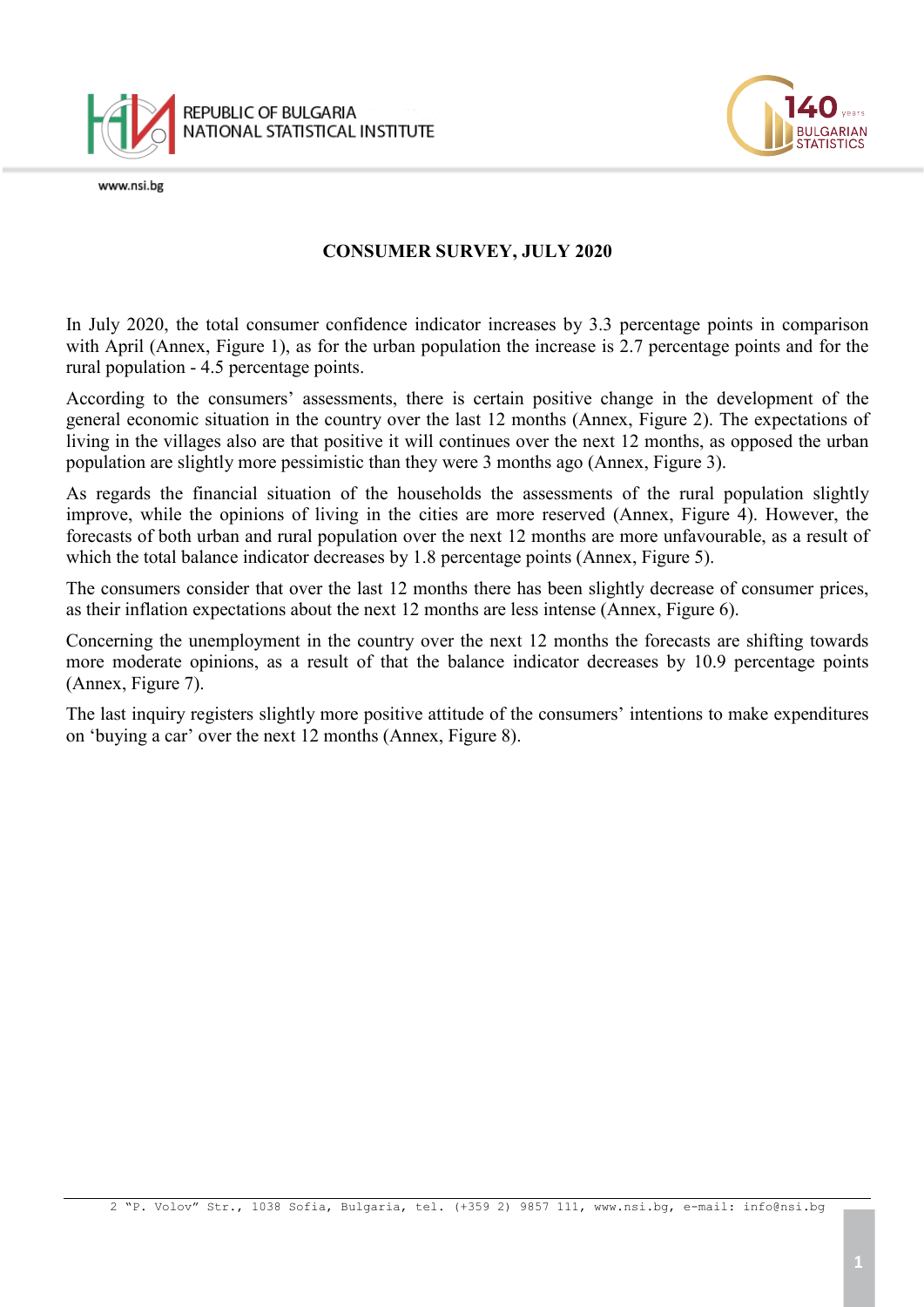



## **Methodological notes**

The survey is a part of the harmonized program of European Union for business and consumer surveys and it is representative for the population of 16 years and older.

The persons of 16 years and older are the object of the survey; the sample method is random, clustered, proportional to the population by regions, incl. urban/rural inhabitants (154 clusters with 8 persons per cluster). The interviewing method is face to face. The questionnaire contains standardized questions about the financial situation of households, general economic situation, inflation, unemployment, saving, intentions of making major purchases on durable goods or purchasing/building a home or buying a car. The proposed variants of answers give an opportunity to arrange them from optimistic, through neutral to pessimistic. The balance of opinions is calculated as a difference between relative shares of positive opinions and relative shares of negative opinions, as there is one specification: the strong positive opinions and the strong negative opinions are given a coefficient of 1, and the more moderate positive and negative opinions - a coefficient of 0.5.

The survey results are used to capture the direction of change of surveyed variables incl. that of the consumer confidence level, which gives an opportunity to analyze the tendencies in the development of public opinions on significant economic phenomena.

**The consumer confidence indicator** is an arithmetic mean of the balances of the expectations about the development over the next 12 months of the financial situation of households, general economic situation, savings and unemployment, as the last is taken with a negative sign.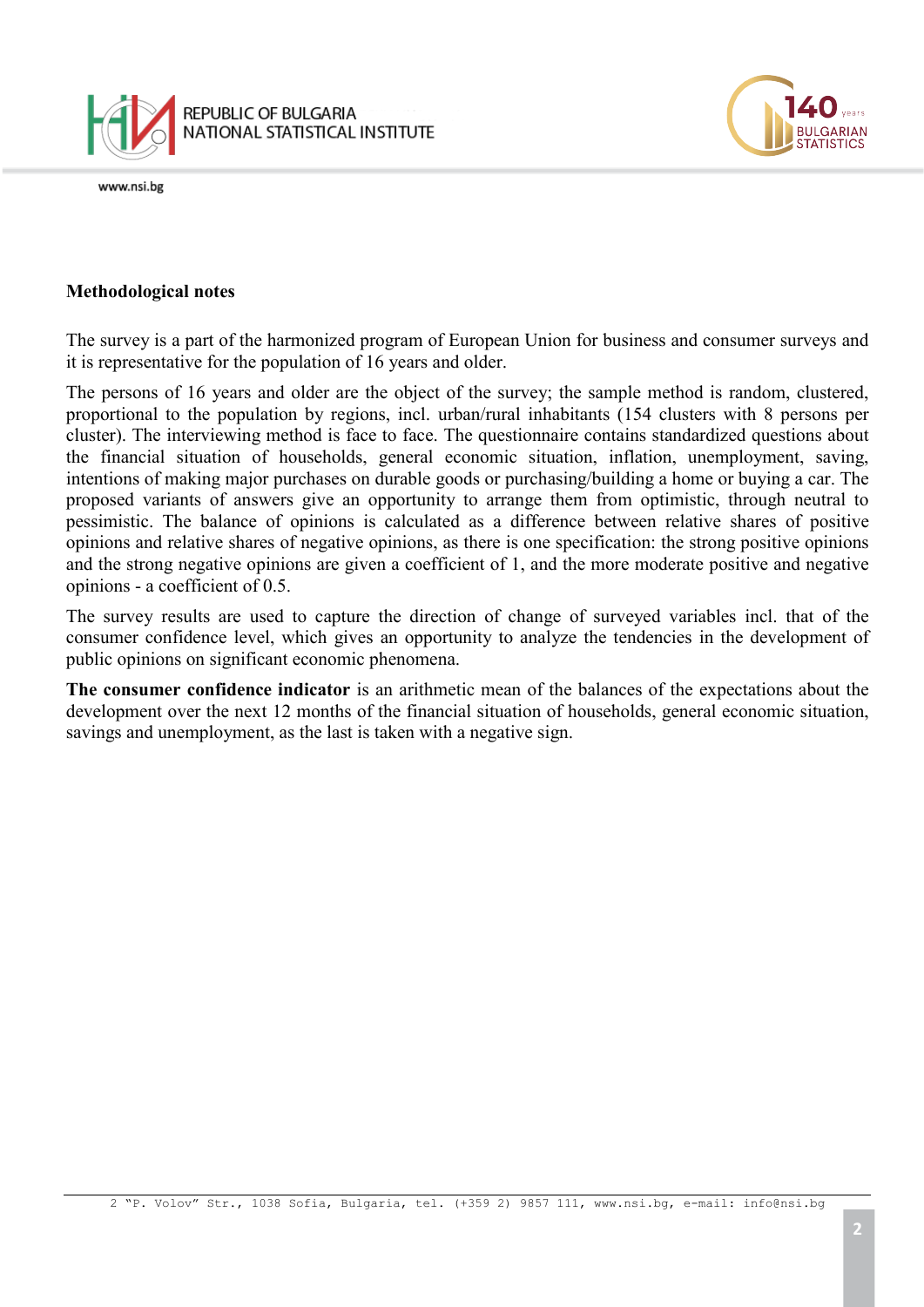



## **Annex**



**Figure 2. Assessment of the general economic situation in the country over the last 12 months**



2 "P. Volov" Str., 1038 Sofia, Bulgaria, tel. (+359 2) 9857 111, [www.nsi.bg,](http://www.nsi.bg/) e-mail: info@nsi.bg

**JLGARIAN STATISTICS**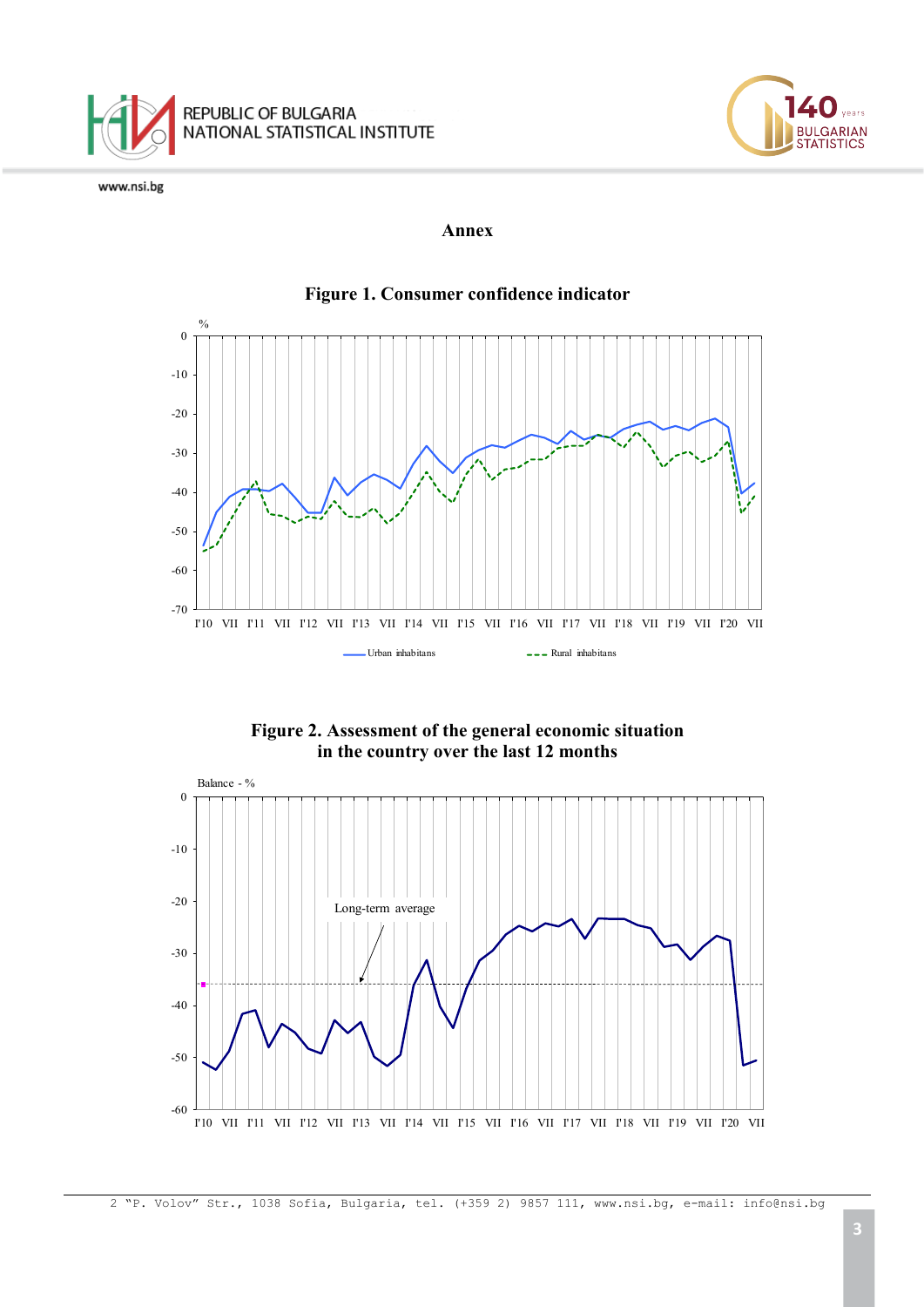



**Figure 4. Assessment of the financial situation of households over the last 12 months**



2 "P. Volov" Str., 1038 Sofia, Bulgaria, tel. (+359 2) 9857 111, [www.nsi.bg,](http://www.nsi.bg/) e-mail: info@nsi.bg

**JLGARIAN STATISTICS**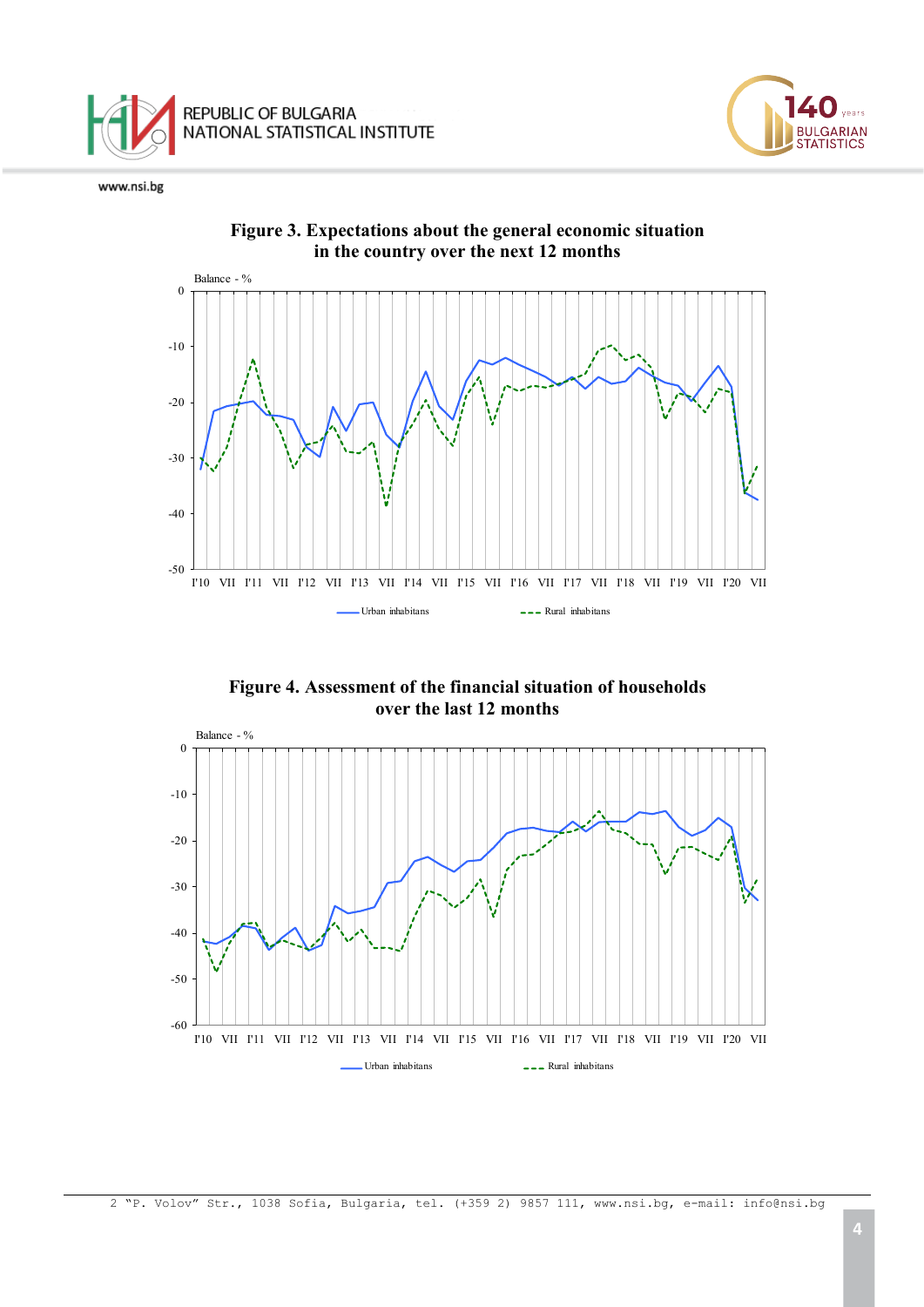

-40

-30

-20

-10

0





I'10 VII I'11 VII I'12 VII I'13 VII I'14 VII I'15 VII I'16 VII I'17 VII I'18 VII I'19 VII I'20 VII

**JLGARIAN**